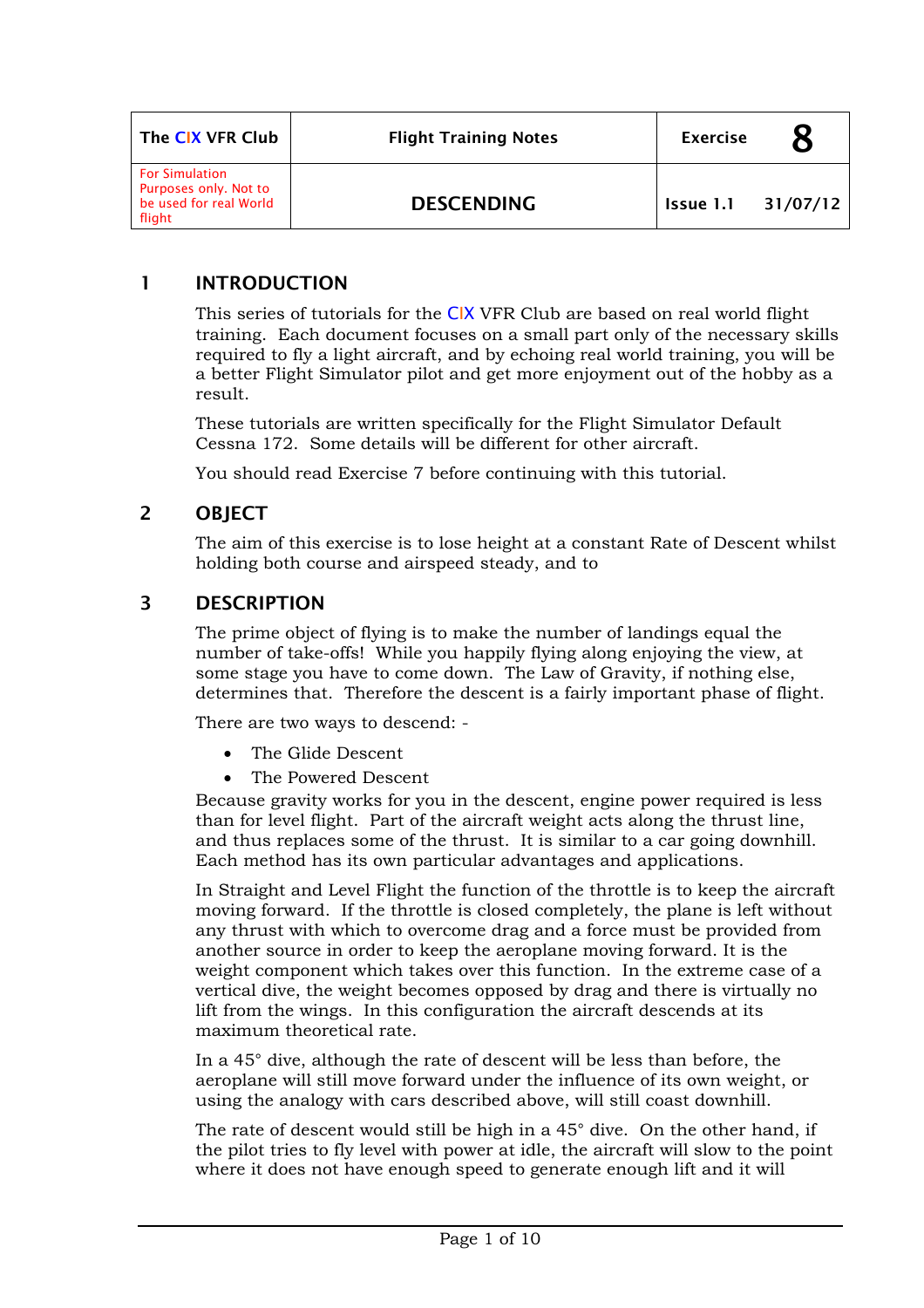| The CIX VFR Club                                                                   | <b>Flight Training Notes</b> | <b>Exercise</b> |          |
|------------------------------------------------------------------------------------|------------------------------|-----------------|----------|
| <b>For Simulation</b><br>Purposes only. Not to<br>be used for real World<br>flight | <b>DESCENDING</b>            | Issue 1.1       | 31/07/12 |

inevitably descend, and the harder the pilot continues to try and stay at his chosen altitude, the faster the aircraft descends ever more rapidly. If it runs out of lift altogether and stalls, it descends very rapidly!

### 3.1 The Best Glide Speed

There is a point in between these two extremes, at which the aeroplane will have the flattest path of descent in relation to the ground. This occurs when the weight opposes the most amount of lift for the least amount of drag. In more technical terms, the best glide ratio will occur at the angle of attack which provides the maximum lift/drag ratio. For any aircraft type, this is a designed airspeed which is also measured among in the many practical flight tests before the aircraft is put on the market by the manufacture. For the Cessna 172, for example, best glide speed is 65 knots. Any attempt to glide at a higher or lower airspeed will always result in a steeper "glide path" (the descent in relation to the ground).

Too high a glide speed results in a steeper glide path than the best glidepath for the reasons given above, and similarly any attempt to stretch the glide by holding up the nose (for example trying to maintain height perhaps to reach the runway which is just ahead) will result in a loss of speed, which will cause the aeroplane to sink more than the optimum angle of glide. This can be misleading to the pilot, because whilst the aeroplane seems to be in a level attitude, it is actually descending, perhaps quite rapidly.

# 4 TYPES OF DESCENT

### 4.1 The Glide Descent

The pilot closes the throttle completely, and raises or lowers the nose with elevators until the aircraft is flying at its best glide speed. Once thios is achieved, the aircraft will fly at its best glide ratio. For many light aircraft, the glide ratio is about 9 to 1. In other words it will fly 9000 feet forward (about 1¾ miles) for every 1000 feet of height lost.

Some engines, particularly those of American origin, suffer carburettor icing (ice build-up in the carburettor air intake) in certain weather conditions which can cause loss of power or even cause the engine to stop. A carburettor heat control is therefore fitted to warm the air before it reaches the carburettor, to prevent ice formation.

The engine is most prone to carburettor icing at low r.p.m., such as in a glide. When gliding therefore, if a carburettor heat control is fitted, it should be used in accordance with the instructions laid down in the engine operating notes. In Flight Simulator, the default Cessna 172 does not have a carburettor heat contol, because the engine is fuel-injected and does not have a carburettor.

In addition, during a prolonged gliding descent of perhaps a minute or longer, the throttle should be half opened every 500 feet to prevent the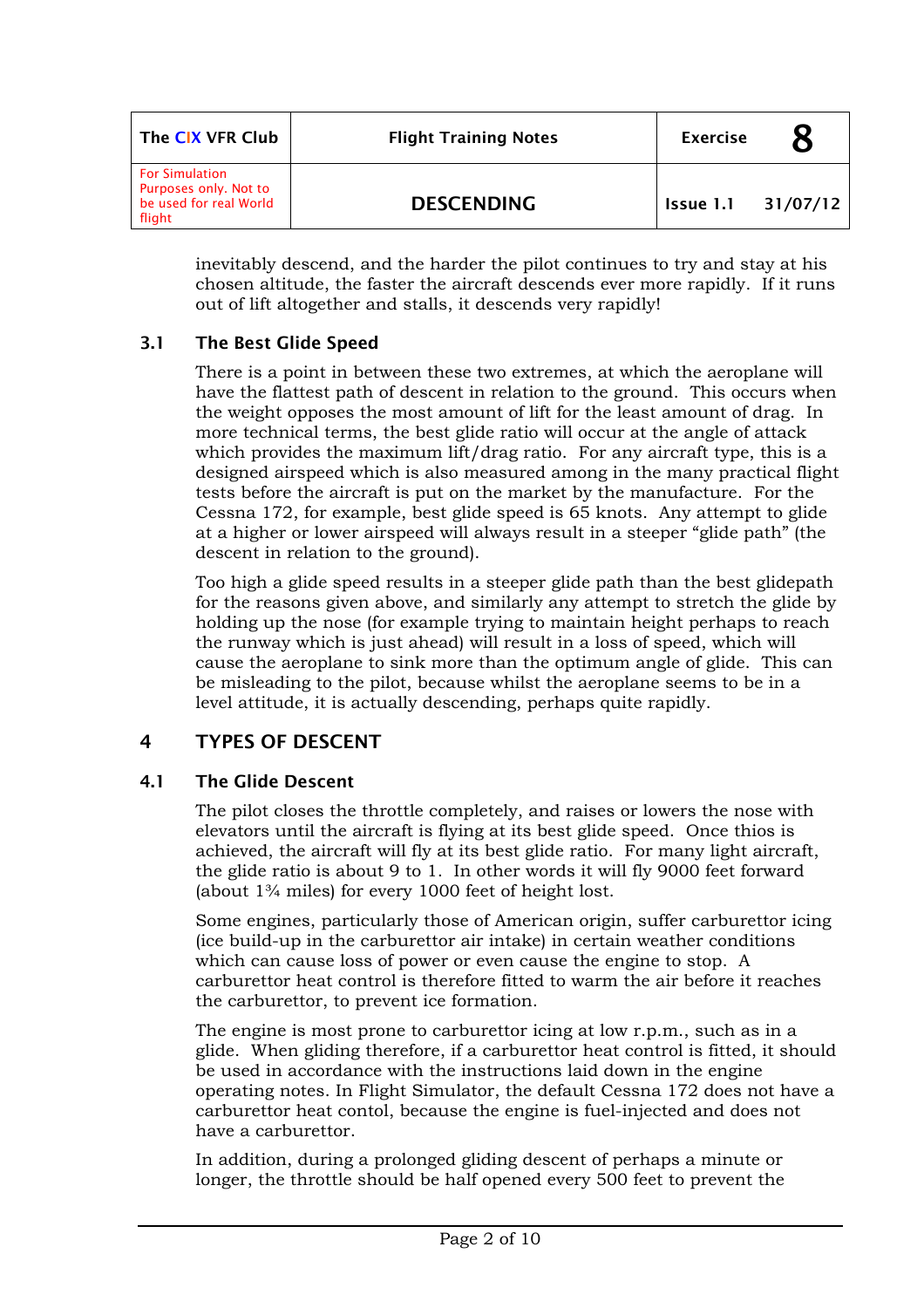| The CIX VFR Club                                                                   | <b>Flight Training Notes</b> | <b>Exercise</b> |          |
|------------------------------------------------------------------------------------|------------------------------|-----------------|----------|
| <b>For Simulation</b><br>Purposes only. Not to<br>be used for real World<br>flight | <b>DESCENDING</b>            | Issue 1.1       | 31/07/12 |

engine from over cooling and causing unacceptable wear in the cylinders and possible insipient stress fractures.

#### 4.2 The Powered Descent

There are times when it is necessary to control the rate of descent within fine limits, e.g. instrument flying. The glide is unsuitable under these conditions and the powered descent must be used for the purpose.

For a powered descent, a speed above the best glide speed is normally used, so that with the engine throttled back, there is a higher rate of descent than at best angle of glide. The nose will be pitched lower than at the best glide speed. Power is added in sufficient amounts to achieve the desired rate of descent, which will be indicated on the VSI. This instrument was described in the chapter on climbing.

If the descent is too fast, more power is added and if a quicker descent is required power is reduced or the throttle closed completely. When you add power, the nose tends to rise, and vice versa, so during these throttle adjustments pitch must be adjusted with elevators to maintain a constant airspeed.

Put simply, the rate of descent is controlled by the throttle and the airspeed is controlled with attitude. It seems an odd rule, so it is worth repeating, because it is not perhaps instinctive.

#### **Control rate of descent with power**

### **Control airspeed with pitch attitude**

The powered descent is practically always used on large aircraft although they are as capable of gliding as well as smaller aircraft and sometimes better. What is more, large jet aircraft have a very large excess power available – they can climb almost as well on one engine as two – and because of this, the above rule does not apply – but we don't need to worry about that here.

During the Approach to Land, a shallow glide path is undesirable for several reasons. Obstacle clearance is poor when crossing the aerodrome boundary prior to landing and forward vision is poor because of the flat attitude of the aeroplane. Biplanes suffer from high drag because of their "unclean" design but this has at least one benefit. The high drag means that the glidepath is steeper at a given airspeed than that of a more streamlined aircraft, so that vision difficulties on the approach to land are not an issue.

### 5 FLAPS

More streamlined aeroplanes need a means of increasing drag and avoiding the undesirable effect of a flatter approach and wing flaps are fitted in an effort to achieve this.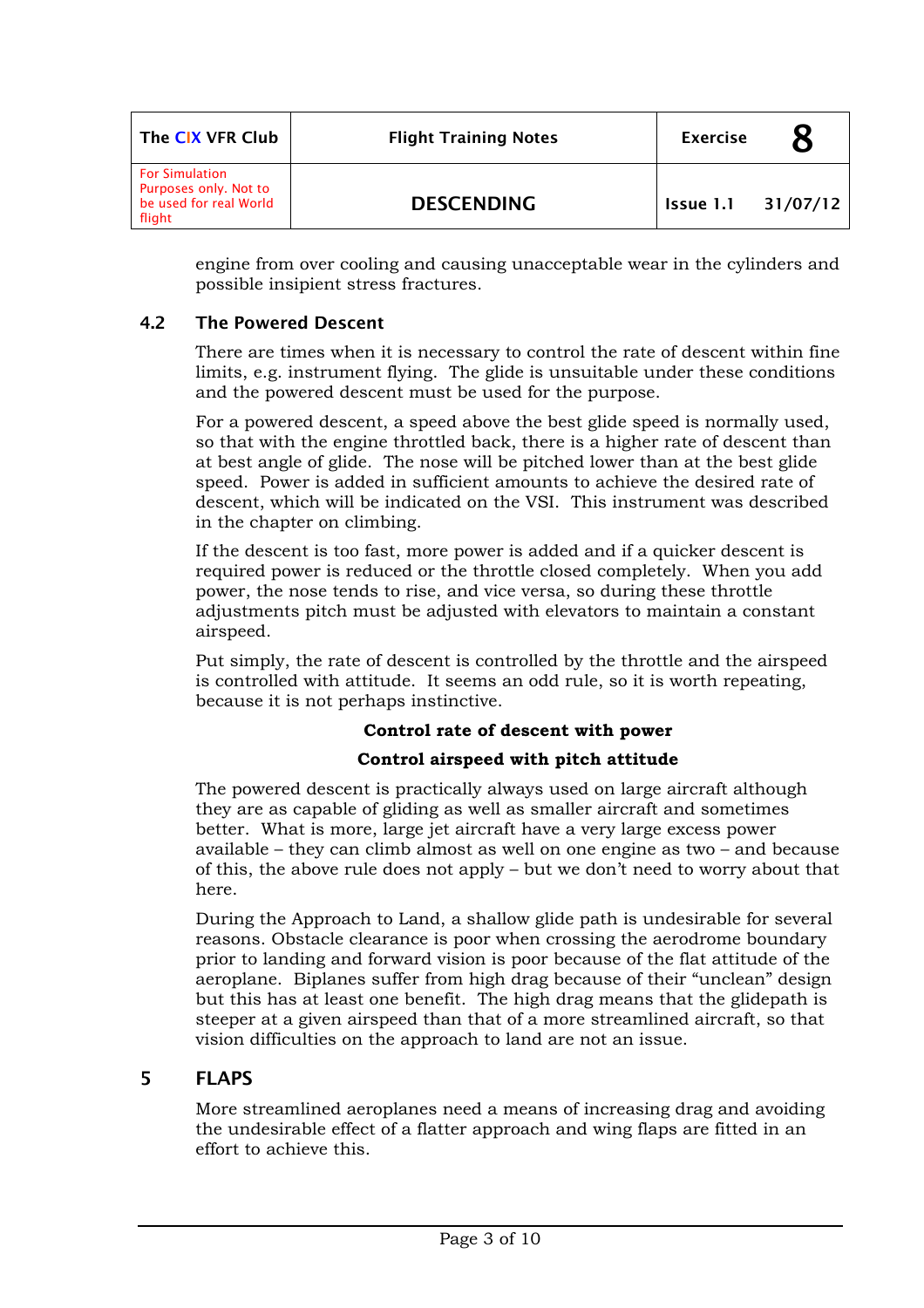| The CIX VFR Club                                                                   | <b>Flight Training Notes</b> | <b>Exercise</b> |          |
|------------------------------------------------------------------------------------|------------------------------|-----------------|----------|
| <b>For Simulation</b><br>Purposes only. Not to<br>be used for real World<br>flight | <b>DESCENDING</b>            | Issue 1.1       | 31/07/12 |

There are many designs of flap, but essentially they are extensions to the wing which, when not deployed, doi not interrupt the smooth airflow over the wing for maximum cruising efficiency, but when deployed, change the airflow. They are normally fitted inboard of the ailerons, but in some aircraft the ailerons and flaps are combined in "flaperons" mostly microlight and home-built types.

The function of flaps is: -

- a) to increase drag, thus giving a steeper approach without increasing the airspeed, and
- b) to increase lift particularly at low speed.

In most aircraft, lowering flap moves the centre of lift rearwards, so the nose tends to drop because the centre of gravity opposing the lift is further forward. This helps improve the pilot's vision for the approach and landing.

Flaps are usually placed inboard of the ailerons. The first stage of flaps is usually  $10^{\circ}$ , with typical increments of  $10^{\circ}$  to a maximum of  $30^{\circ}$  or  $40^{\circ}$ . The earlier Cessna 172s had a maximum flap setting of  $40<sup>°</sup>$  but many pilots believe that this adds too much drag, and makes climbing away in the event of an aborted landing, somewhat of a struggle. The Cessna 172SP in FS9 and FSX, has a maximum flap angle of 30o.

The first  $15^{\circ}$ -20 $^{\circ}$  of flap deployment gives the largest lift increase. Subsequent deflection increases drag significantly but not lift. One important consequence of this behaviour is that before raising flaps in flight, the aircraft must be at sufficient height that any sink caused by removal of the extra lift does not result in the aircraft becoming dangerously low. The normal recommended height above ground for raising the final stage of flaps is 300 feet. In any event, raising flaps should be done gradually.

One vital thing to remember about raising flaps is that If flaps are being used to control a glide approach, and that approach is misjudged and it looks as if the aircraft is going to land short, raising the flaps to try and regain a shallow glidepath, will inevitable result in the aircraft descending even more rapidly, and definitely landing short! It is even possible that even applying full power as the flaps are raised is insufficient to prevent an unrecoverable sink.

The rule is

#### **Once flaps have been lowered during an approach, NEVER raise them again until the aircraft has landed.**

Flaps are designed to be used in the lower speed range of the aircraft, and are usually designed such that they must not be deployed if the airspeed is above a certain maximum. In modern aircraft, the flap deployment speed range is marked on the Airspeed Indicator with a white arc. For the Cessna 172, the white arc range is 0 to 80 knots, and "flap limiting speed" is 80 knots.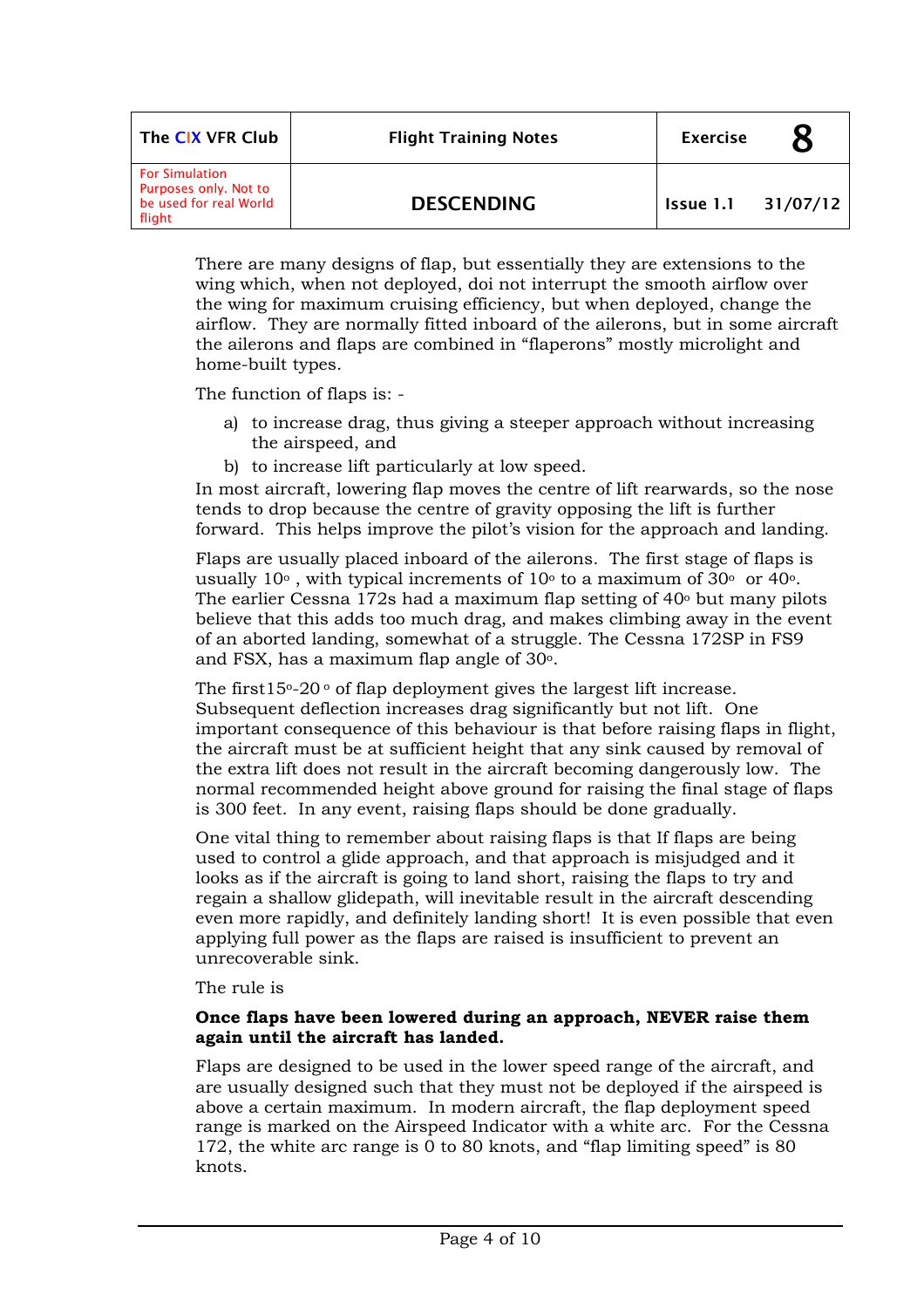| The CIX VFR Club                                                                   | <b>Flight Training Notes</b> | <b>Exercise</b> |          |
|------------------------------------------------------------------------------------|------------------------------|-----------------|----------|
| <b>For Simulation</b><br>Purposes only. Not to<br>be used for real World<br>flight | <b>DESCENDING</b>            | Issue 1.1       | 31/07/12 |

### 6 EFFECT OF WIND

The wind direction and speed influences the glide path. A headwind will steepen the glidepath (relative to the ground) because although the descent rate and airspeed will be unchanged, the ground speed will be reduced. Descending with a tailwind will increase groundspeed and result in a shallow glide path

# 7 FLIGHT PRACTICE

### 7.1 Outside Checks

- a) Altitude sufficient to begin a safe descent
- b) Location: not over another aeroplane
- c) Not in an aerodrome ATZ (controlled airspace) without permission

### 7.2 Cockpit checks

- d) Trim for straight and level flight.
- e) Engine set at cruising r.p.m.
- f) Carburettor heat control to warm.

### 7.3 The Glide Descent Without Flaps

This configuration is not commonly used, but is the essential configuration when the engine has failed (yes, it can happen in Flight Simulator) as it produces the lowest rate of descent, thus giving the pilot more time to plan his emergency landing. It is also the initial approach to land configuration if the flaps have failed. See figure 1.

The procedure is as follow: -

- a) From cruising power close the throttle fully. At tbe same time keep straight. Prevent the' nose from dropping below the horizon with elevators.
- b) As the airspeed decays to near the best gliding speed, allow the nose to drop gently to settle the aeroplane in the gliding attitude. This is a gentle action not unlike "lowering a baby into its cot" Note the attitude of the nose in relation to the horizon.
- c) Re-trim so that the aircraft flies in this attitude "hands off.
- d) Make any necessary small airspeed adjustments by slight backward or forward movement of the yoke or joystick and again re-trim. The aeroplane should now be descending at a steady rate, with a steady airspeed and in a straight line.
- e) Note the instrument indications. (See Figure 2 below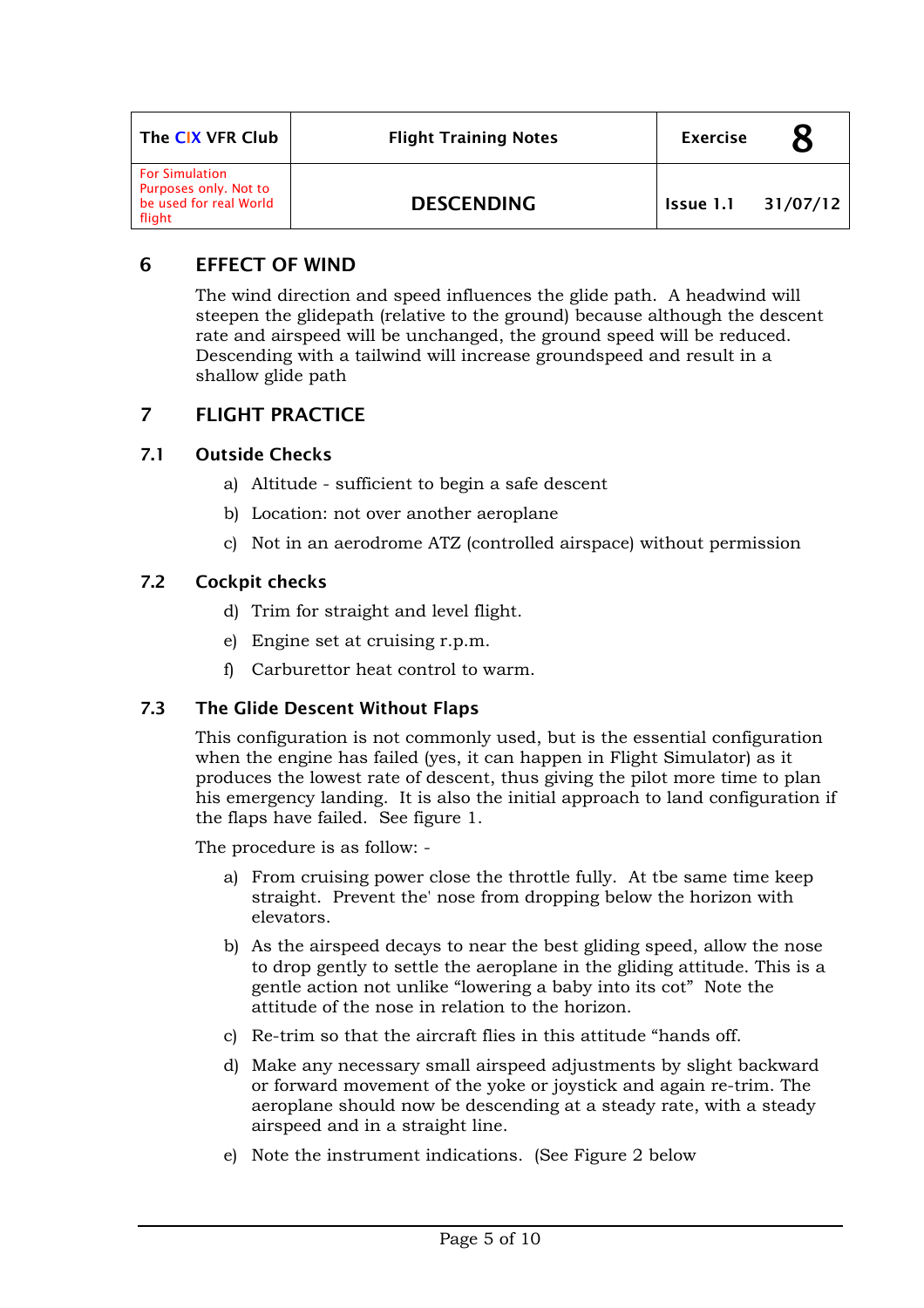| The CIX VFR Club                                                                   | <b>Flight Training Notes</b> | <b>Exercise</b> |          |
|------------------------------------------------------------------------------------|------------------------------|-----------------|----------|
| <b>For Simulation</b><br>Purposes only. Not to<br>be used for real World<br>flight | <b>DESCENDING</b>            | Issue 1.1       | 31/07/12 |

f) Open the throttle at approximately 500-ft intervals in order to warm the engine.

### 7.4 Resuming Straight and Level Flight

- a) At the target altitude open the throttle to cruise power and adopt the straight and level attitude (check the position of the horizon in the windshield).
- b) Re-trim.
- c) Allow the airspeed to settle and check the r.p.m. Re-trim if necessary.
- d) Move the carburettor heat control (if fitted) to "cold" if necessary.

#### 7.5 The Glide Descent With Flaps

This is the landing configuration used for short airstrips where a minimum approach speed is required. It was the preferred landing configuration for many years, but has been superceded in many cases by the powered descent which shortens the approach time in a world with little time to spare. Note the difference in pitch attitude (look at the artificial horizon instrument) between a 20 $\textdegree$  flap setting and a 30 $\textdegree$  flap setting (figures 2 & 3), and compare them with the glide attitude without flaps (Figure 1).

- a) From cruising power close the throttle fully. At tbe same time keep straight. Prevent the' nose from dropping below the horizon with elevators.
- b) When the airspeed has decayed to below the flap limiting speed, lower the first stage of flap. and allow the aeroplane take up the flaps down gliding attitude which will be steeper than before.
- c) Apply carburettor heat (if fitted).
- d) Retrim at the correct airspeed and the glidepath is now steeper. Note that the artificial horizon now indicate the steeper nose down attitude. The airspeed is lower than before although the nose points at a steeper angle to the ground, and the forward visibility is much improved.

### 7.6 Resuming Straight and Level Flight

- a) At the target altitude open the throttle to cruise power and adopt the straight and level attitude (check the position of the horizon in the windshield).
- b) Close the carburettor heat control.
- c) Before the aeroplane accelerates beyond the flap limiting speed, raising flaps gradually and retrim. If preferred you can read trim in between each stage of raising the flaps, as holding the level nose attitude until the aircraft accelerates, can sometimes be hard work.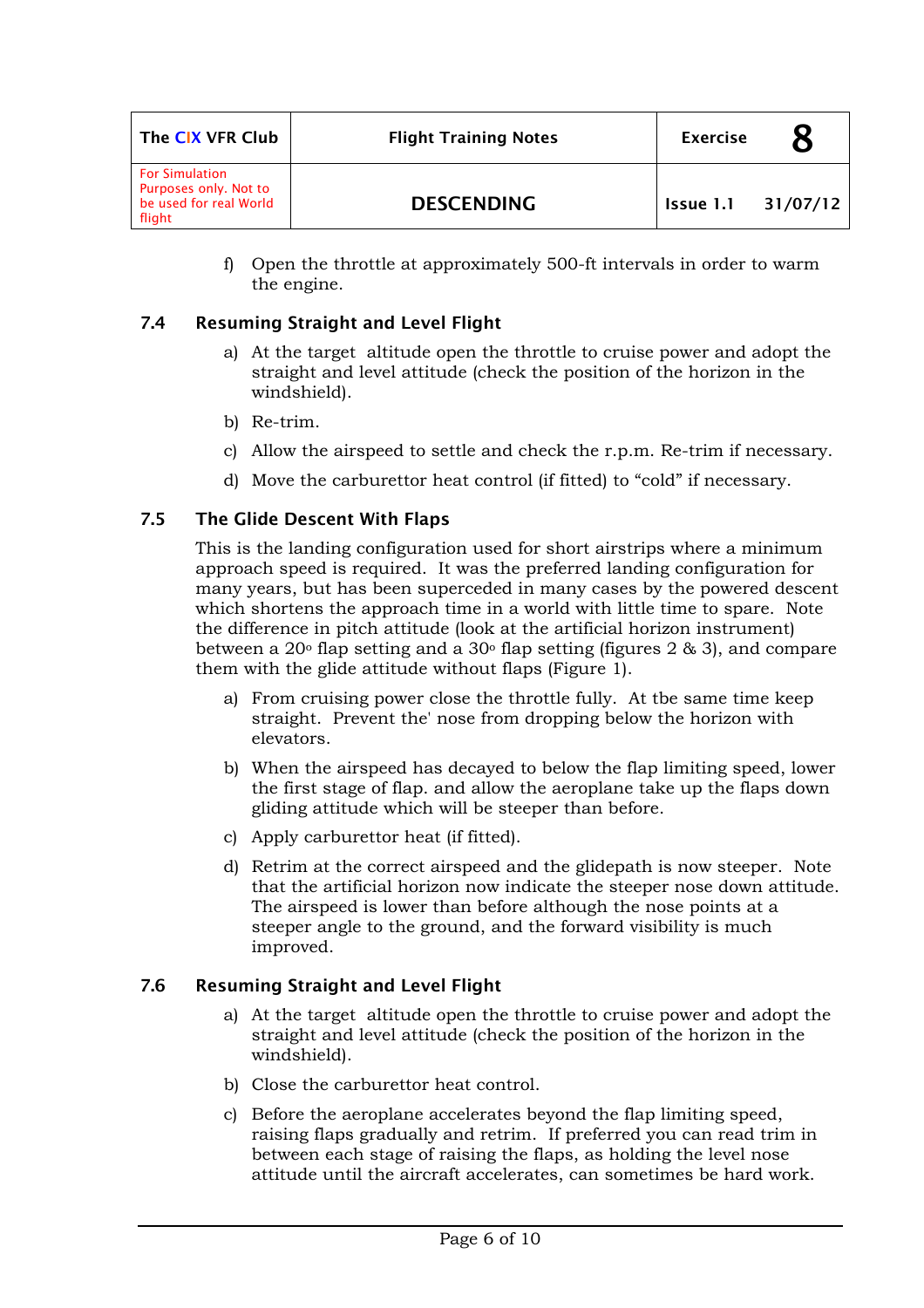| The CIX VFR Club                                                                   | <b>Flight Training Notes</b> | <b>Exercise</b> |          |
|------------------------------------------------------------------------------------|------------------------------|-----------------|----------|
| <b>For Simulation</b><br>Purposes only. Not to<br>be used for real World<br>flight | <b>DESCENDING</b>            | Issue 1.1       | 31/07/12 |

d) When the airspeed is certain to the cruising speed checks the r.p.m. and if necessary re-trim again.

### 7.7 The Cruise Descent

A cruise descent is a descent with power. The essential feature of the cruise descent is that airspeed is maintained at cruising airspeed, so that no loss of flight performance occurs and en route timings can be maintained. In most light aircraft, reducing power to around 2000 rpm, with no other action, will result in a descent at cruising airspeed. In flight simulator, this behaviour is exhibited by the Cessna 172 perfectly. See Figure 4 below. Note that the airspeed is still 100 knots, but the aircraft is descending because of the reduced power.

One of the most important characteristics of flight is that the "power plus attitude equals performance" rule always applies. In this case, we can be assured that by reducing the power to 2000 rpm in still air conditions, the aircraft will descend at the same rate every time that power setting is selected. The exact power setting will vary from aircraft type to aircraft type and even from aircraft aircraft because of small differences in construction.

### 7.8 The Powered Descent with Flaps

A powered descent, using flaps as required, is nowadays the preferred procedure for the approach to land. See Figure 5 below. Note the high power setting to overcome the high drag created by the flaps.

- a) From cruising power close the throttle fully. At tbe same time keep straight. Prevent the' nose from dropping below the horizon with elevators.
- b) When the airspeed has decayed to below the flap limiting speed, lower the first stage of flap. and allow the aeroplane take up the flaps down gliding attitude which will be steeper than before.
- c) Increase engine r.p.m. to approximately 1800, and note that the rate of descent is less than in the glide descent. Continue to control the rate of descent to that required by increasing all decreasing engine power as necessary. Apply carburettor heat (if fitted) whenever the tachometer remains below 2000 r.p.m.
- d) Because of the increased slipstream both rudder and elevators are more effective than in the glide.
- e) Retrim at the correct airspeed.
- f) Practice the powered descent using different stages of flap, and notice that the more flap that is deployed, the steeper the those down attitude, and the more power that is applied the less is the rate of descent, and vice versa.

The approach to land is covered in much more detail in Exercise 13.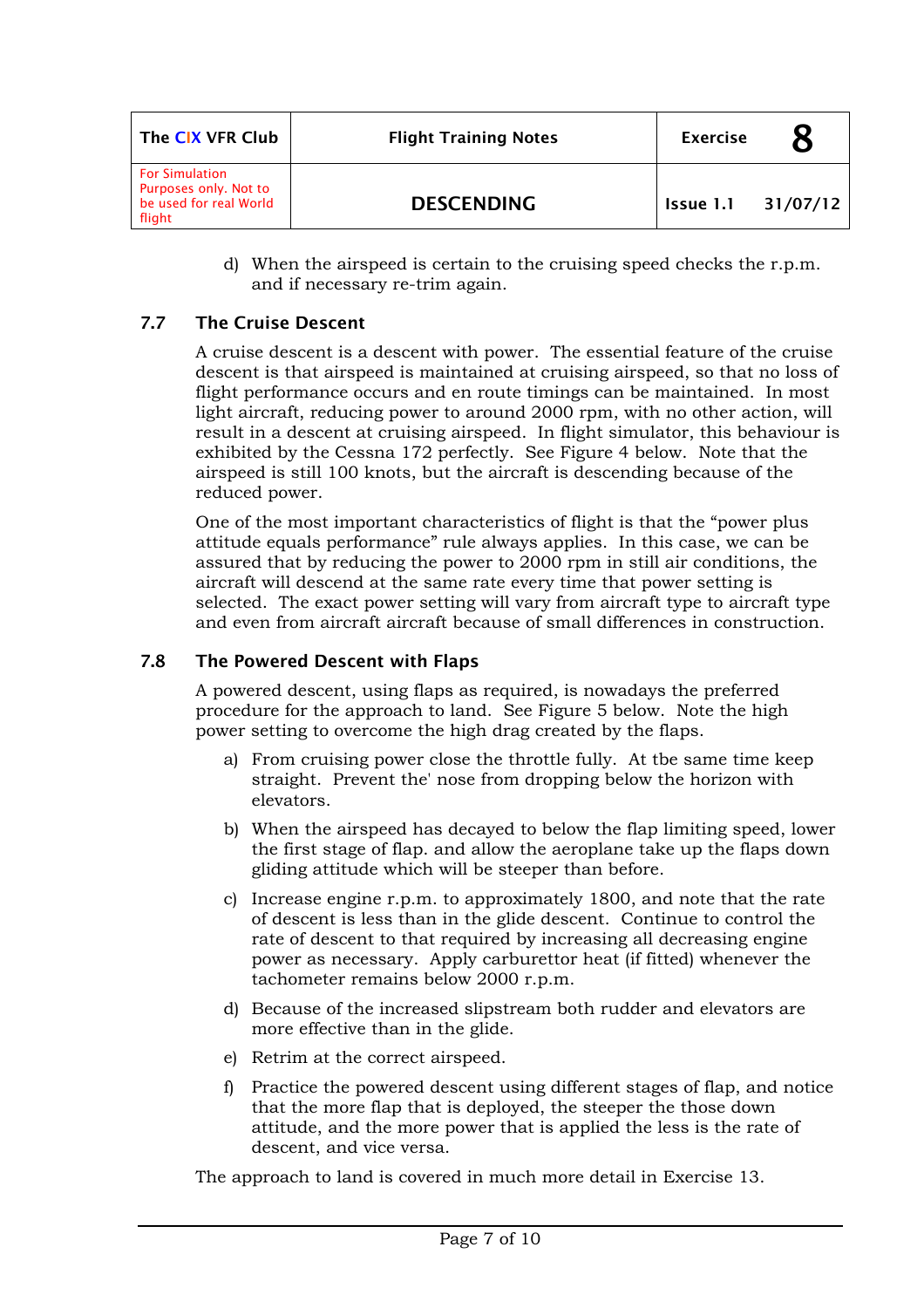| The CIX VFR Club                                                                   | <b>Flight Training Notes</b> | <b>Exercise</b>    |  |
|------------------------------------------------------------------------------------|------------------------------|--------------------|--|
| <b>For Simulation</b><br>Purposes only. Not to<br>be used for real World<br>flight | <b>DESCENDING</b>            | Issue 1.1 31/07/12 |  |



**Fig. 2 Glide Descent with Flaps at 20o.**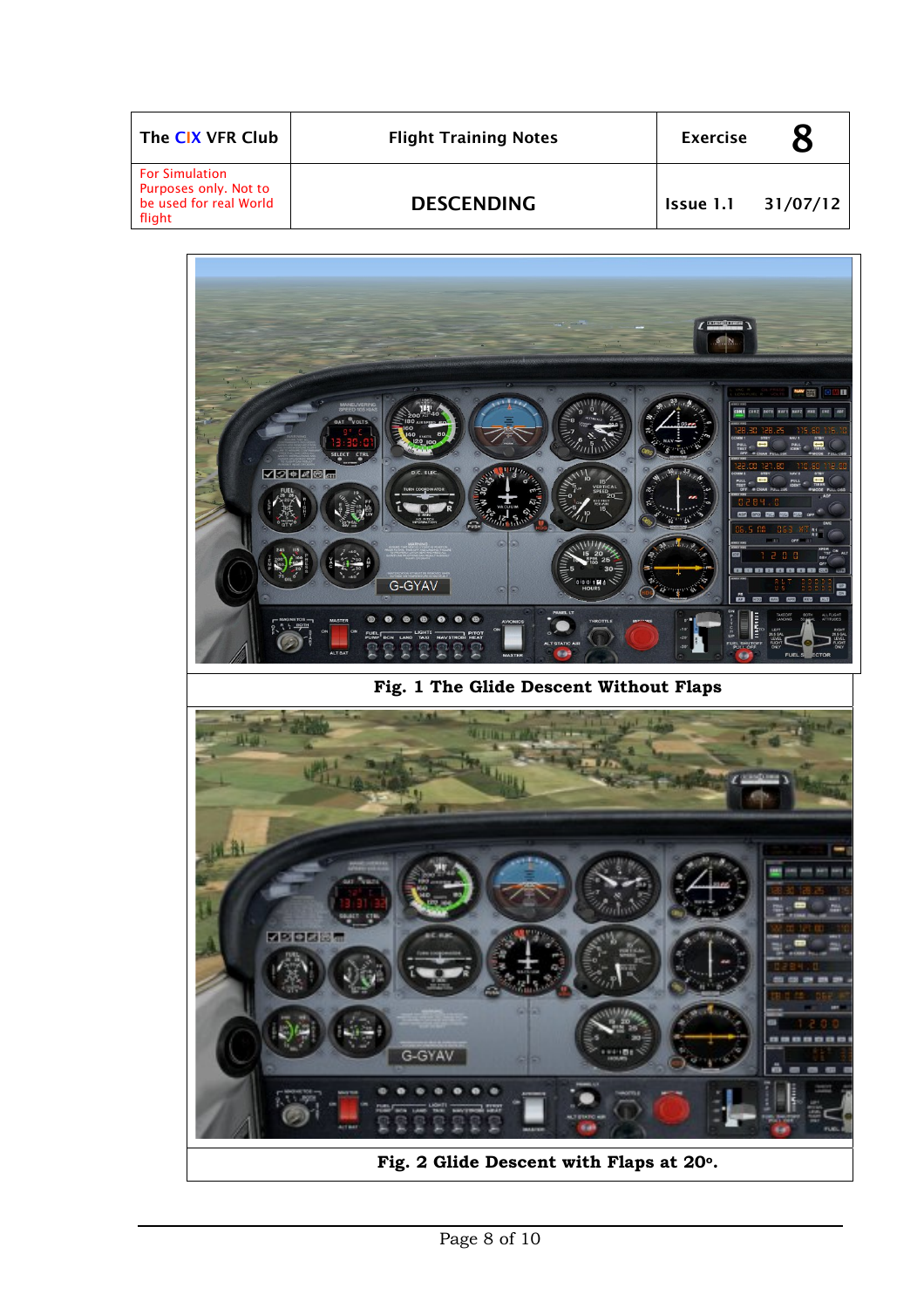| The CIX VFR Club                                                                   | <b>Flight Training Notes</b> | <b>Exercise</b>    |  |
|------------------------------------------------------------------------------------|------------------------------|--------------------|--|
| <b>For Simulation</b><br>Purposes only. Not to<br>be used for real World<br>flight | <b>DESCENDING</b>            | Issue 1.1 31/07/12 |  |



**Fig. 4 The Cruise Descent**